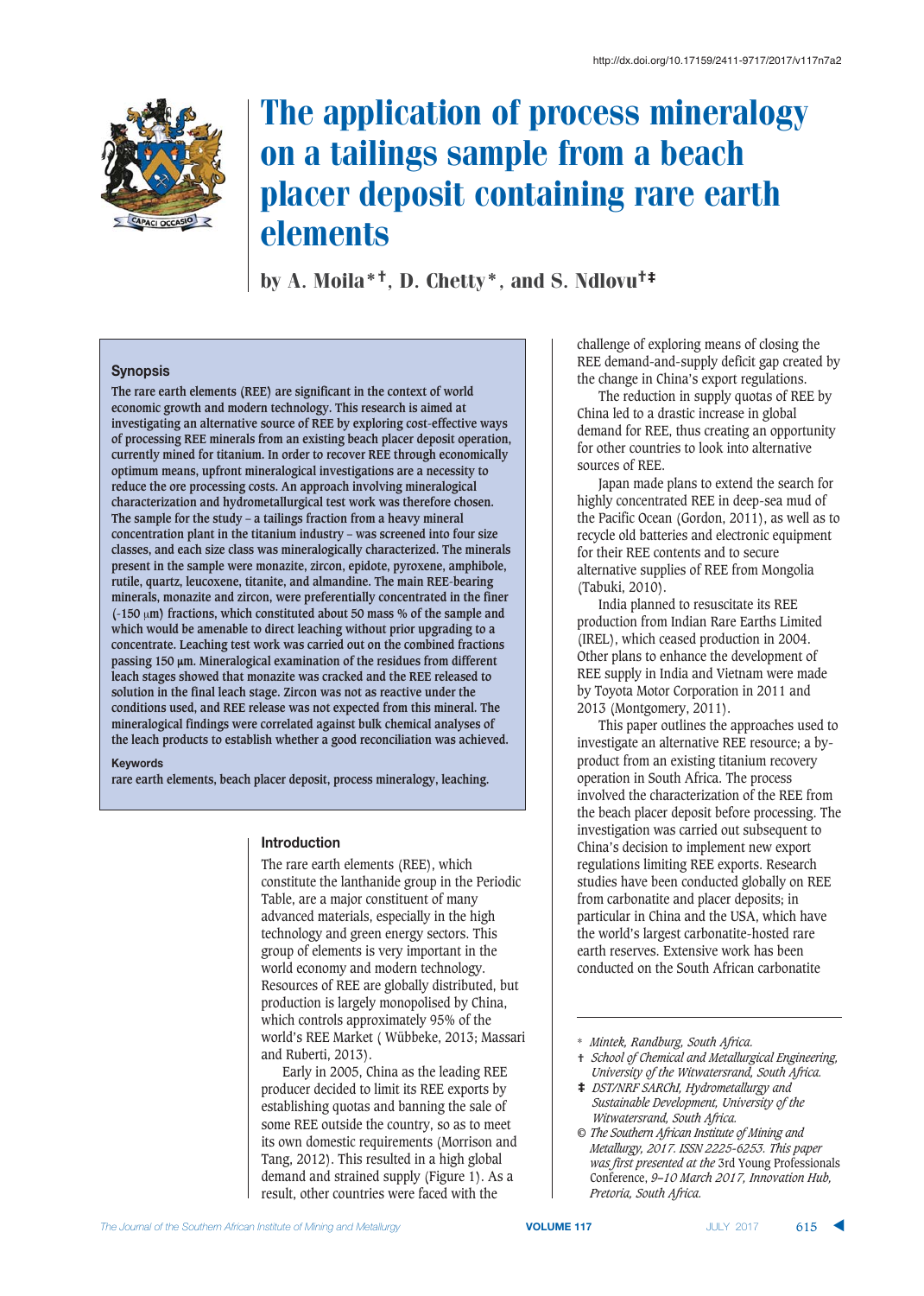

Figure 1-Demand and supply curves, showing an increase in the deficit created by the decline in export of REE from China (Liu, 2011)

deposits, namely, Steenkampskraal and Zandkopsdrift, but very little work has been done on beach placer deposits for REE.

The South African REE deposits are mainly of primary origin, consisting of carbonatite and hydrothermal deposits, accompanied by secondary (beach placer) deposits. The primary carbonatite deposits are associated with igneous and hydrothermal processes, whereas the secondary (placer) deposits are formed by sedimentary processes and weathering (Sappin and Beaudoin, 2015). Beach placer deposits, which constitute the world's second-largest REE reserves (Haxel, Hedrick, and Orris, 2002), occur in Australia, Brazil, China, India, Malaysia, South Africa, Sri Lanka, Thailand, and the USA.

The beach placer deposits in South Africa are mainly mined for titanium and little work has been done on their REE potential, particularly as regards tailings from existing titanium production. Most heavy mineral deposits or beach placer deposits are mined for titanium minerals and zircon, with monazite and leucoxene considered as tailings. The heavy mineral tailings from existing titanium production therefore constitute a potential source of REE as byproducts.

The Eneabba placer deposit in Australia produces titanium as a primary product and monazite as a byproduct. In Australia, monazite is a significant REE resource, with 6.1 Mt processed annually and an estimated 2.1 Mt of rare earth oxides (REO) production reported in 2014 (Roskill, 2015).

Beach placer deposits are naturally deposited sediments along rivers and coastlines, in which common minerals such as monazite, zircon, quartz, ilmenite, garnet, and magnetite are found. Beach placer deposits are mined for titanium hosted in minerals such as ilmenite, rutile, and other titanium and iron alteration products such as leucoxene (Roskill, 2015). Monazite is the chief REE-bearing mineral, although some of the other heavy minerals may contain various REE substitutiing in their crystal structures (Deysel, 2007).

The current study is part of an ongoing research project on the process mineralogy and extraction of REE from beach placers, the ultimate aim being to assess the cost-effective utilization of beach placer tailings from the titanium industry as an additional source of REE. An important aim is to show that mineralogical studies are a vital factor in REE extraction (Pawlik, 2013).

Diverse techniques have been applied by different companies to recover REEs. There are various well-known processes for decomposing the REE-bearing minerals, and in order to select an appropriate beneficiation and leaching method the mineralogy of the ore is an important consideration. In spite of this, very few published flow sheets are accompanied by the process mineralogical aspects, in particular those relating to the products.

Figure 2 shows an idealized flow sheet of REE extraction from primary (bastnaesite) and secondary (monazite) deposits used in the USA and China.

The leaching of REE involves two processing routes, namely the acidic route and the alkaline route, (Figure 2). Leaching is carried out on upgraded material in the form of a concentrate. The concentrates or products are either treated directly by acidic or alkaline reagents, or first undergo thermal treatment prior to leaching (Fatherly *et al.*, 2008). The choice of leaching route is highly dependent on the mineralogy of the ore.



Figure 2-An idealized flow sheet for extracting REE from bastnaesite (carbonatite-hosted REE) and monazite (placer-hosted REE) **(Chegwidden and Kingsnorth, 2010)**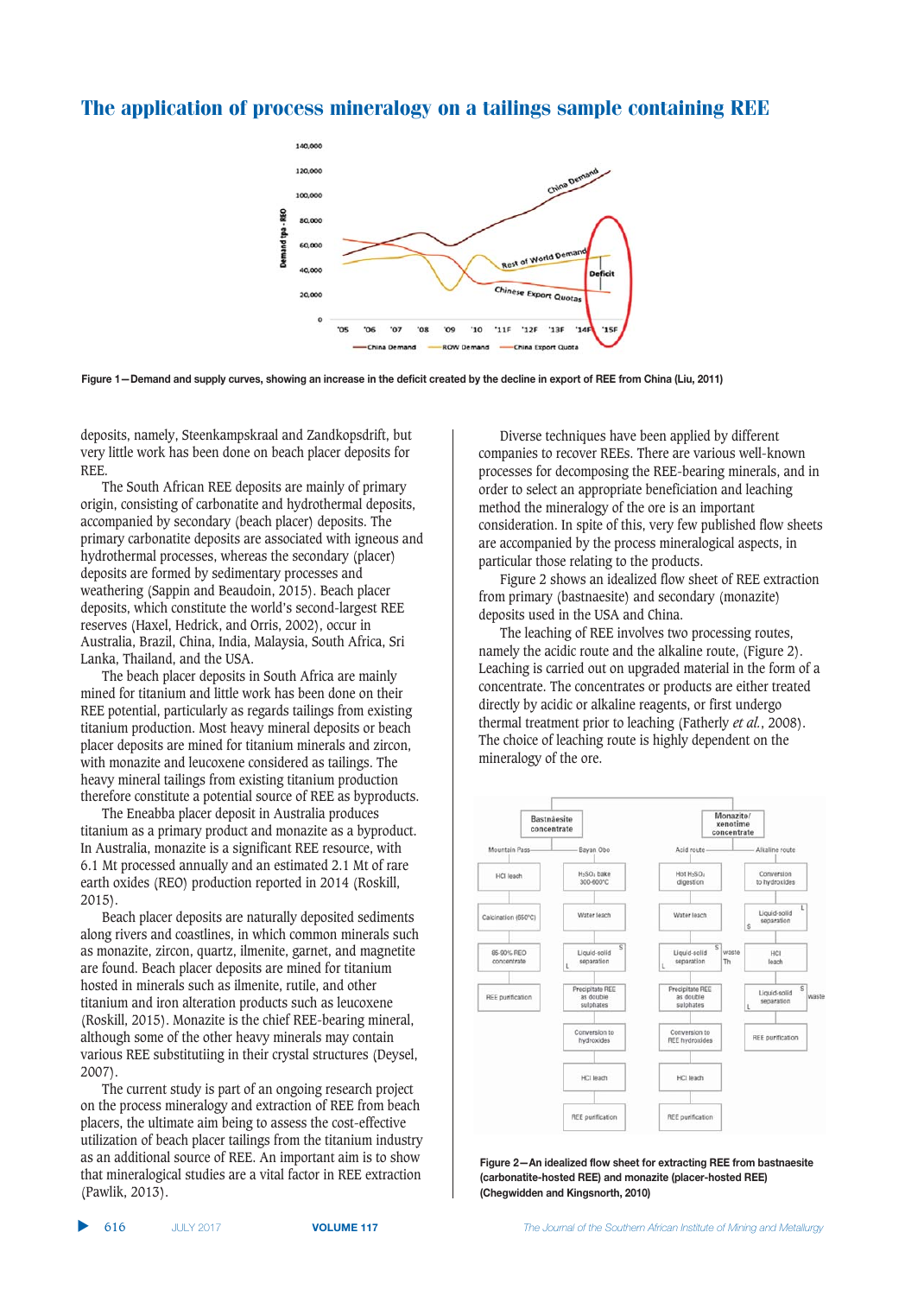# **Methods**

# **Tailings sample characterization**

A tailings sample from a South African beach sand titanium operation was split into four size fractions:  $+212 \mu m$ , - $212+150 \mu m$ ,  $-150+106 \mu m$ , and  $-106 \mu m$ .

Each size fraction was weighed and recorded (Table I). Each fraction was individually characterized using X-ray diffraction (XRD), optical microscopy, scanning electron microscopy (SEM), electron microprobe analysis (EMPA), and automated SEM.

# **X-ray diffraction analysis**

X-ray powder diffraction was used for phase identification of the crystalline minerals, to provide information on the bulk mineralogy of the sample. Pulverized samples were subjected to analysis using a Bruker D8 Advance diffractometer with Co K $\alpha$  radiation, a 2 $\theta$  scan range of 5–80°, a step size of 0.02° 20, and a counting time of 3 seconds per step. Note that only crystalline minerals present in mass percentages greater than approximately 3% are detected by this method.

# *Optical microscopy/SEM analysis*

Polished sections were prepared for examination using the reflected light microscope and a Zeiss EVO MA1 SEM. The reflected light microscope was used to identify REE-bearing and gangue minerals, as well as to determine their mode of occurrence in each of the size fractions. The Zeiss EVO MA1 SEM, equipped with quantitative energy dispersive spectrometry (EDS), was used to verify the presence of REEbearing minerals and to determine their elemental compositions.

Elemental maps were captured to illustrate and verify the mode of occurrence of REE-bearing minerals and other elements associated with REE minerals. Element mapping is a procedure available on the SEM where specific selected chemical elements can be 'searched' within a microscopic field of view, and the relative concentrations of the element are illustrated with different selected colours. If one particular element is present in a particle, the specific particle is highlighted with the colour for that element.

When particles contain more than one mineral phase, the individual element colour concentration is highlighted according to its occurrence in the minerals. If the element is absent an overall background colour appears.

| Table I                           |          |                |  |  |  |  |  |  |  |  |  |  |
|-----------------------------------|----------|----------------|--|--|--|--|--|--|--|--|--|--|
| <b>Particle size distribution</b> |          |                |  |  |  |  |  |  |  |  |  |  |
| <b>Size fraction</b>              | Mass (g) | Mass in $(\%)$ |  |  |  |  |  |  |  |  |  |  |
| $+212 \mu m$                      | 198.5    | 8.5            |  |  |  |  |  |  |  |  |  |  |
| $-212 + 150 \mu m$                | 946.9    | 40.4           |  |  |  |  |  |  |  |  |  |  |
| $-150 = 106$ um                   | 797.2    | 34.0           |  |  |  |  |  |  |  |  |  |  |
| $-106 \mu m$                      | 401.4    | 17.1           |  |  |  |  |  |  |  |  |  |  |
| Total                             | 2343.9   | 100            |  |  |  |  |  |  |  |  |  |  |

### *<u>Electron microprobe analysis</u>*

A Cameca SX50 electron microprobe equipped with four wavelength dispersive spectrometers (WDS) was used to determine the mineral chemistry on various grains. A maximum of 365 grains were analysed in all size fractions. REE calibration was performed using the REE orthophosphate reference samples from the Smithsonian Microbeam Standards collection. Other elements analysed were calibrated using appropriate reference standards. The standard excitation conditions used were 20 kV and 30 nA, with a spot size of  $5 \mu m$ .

### **AutoSEM** analysis

A Mineral Liberation Analyser (MLA) was used to quantitatively distinguish the mineral abundance in the sample. The measurement mode employed in this study was extended backscattered electron liberation analysis (XBSE). The XBSE mode implements area X-ray analysis to efficiently and effectively analyse ore samples containing phases with sufficient BSE contrast to ensure effective segmentation. The BSE image is then captured and segmented to delineate mineral grain boundaries in each particle. Each mineral grain is then subjected to X-ray analysis (Gu, 2003).

# **Hydrometallurgical test work and mineralogical** evaluation of products

The detailed mineralogical analysis showed that monazite and zircon were preferentially concentrated in the finer fractions ( $-150 \mu m$ ), which constituted approximately 50 mass % of the sample (Figure 4). The  $+212 \mu m$  and  $-212+150$  µm fractions contained only trace amounts of monazite and zircon. The  $-150+106$   $\mu$ m and  $-106$   $\mu$ m size fractions were composited to form  $a - 150 \mu m$  sample (referred to as the composite sample), and a mass of 400 g was ground using a ball mill to 100% passing  $45 \mu m$  for subsequent hydrometallurgical test work.

The composite sample was subjected to a series of hydrometallurgical tests that involved caustic cracking, water leaching, and selective leaching (Figure 3). Sub-samples were taken from each leaching stage and washed for mineralogical characterization using the Zeiss EVO MA1 SEM.

Caustic cracking involves the decomposition of monazite using 50% (m/m) NaOH solution (Gupta and Krishnamurthy, 2005), with the aim being to break down the monazite  $((Ce, La, Nd, Th)PO<sub>4</sub>)$  into trisodium phosphate and REE hydroxides. The caustic cracking was conducted for 4 hours using 50% (m/m) NaOH solution at a temperature of 140°C, in a 5 L stainless steel reactor.



**865hf***c***<b>hshf***c***<b>hf***c***<b>hf***c<b>fdf<i>c<b>fffff***</del>***<b><i>f***</del>***fffff<i>f***</del>***f<i>f***</del><b>***f<i>f***</del>***f<i>f***</del>***<i>f***</del><b>***f<i>f***</del>***<i>f***</del><b>***<i>f***</del>***<i>f***</del>***<i>f***</del><b>***<i>f* 

**VOLUME 117 IVILY 2017**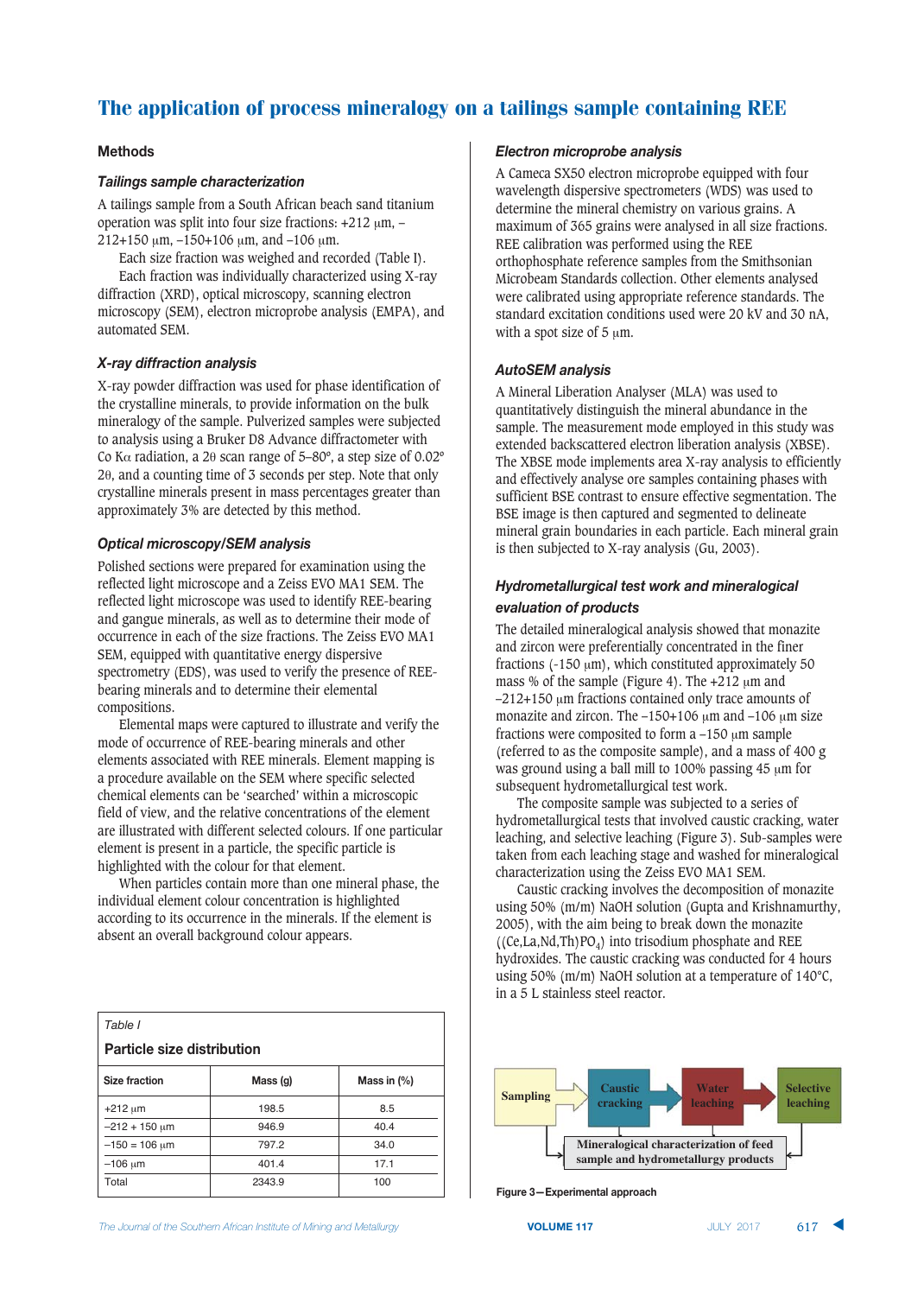The cracked residue was washed three times using deionized water to remove the majority of the entrained NaOH (Mokoena, 2016).

The washed residue was leached with water to convert the REE into hydroxides, followed by selective leaching of the REE using 32.0 % HCl in a 3 L thermoplastic coated reactor. The lixiviant temperature was ambient, with the recorded redox potential averaged at 441.8 mV. After each leaching stage, the residues were washed prior to the next leaching stage. Samples of the residues from each leaching and washing stage were taken for mineralogical characterization.

A total of ten leach and washed residues were prepared and were mounted on a carbon-coated stub for examination by SEM, using a Zeiss EVO MA1 instrument equipped with EDS, in order to identify REE-containing phases and determine their compositions.

### **Results and discussion**

#### *Mineralogy of the tailings samples*

The mineralogical results derived from the autoSEM analysis showed that the sample consisted of monazite, zircon, amphibole, diopside, augite, epidote, rutile, quartz, leucoxene, titanite, and almandine. Monazite and zircon were the chief REE-containing minerals. The mineralogy of the sample varied per size fraction. The coarser fractions (+212  $\mu$ m and -212+150  $\mu$ m) were dominated by epidote, followed by minor amounts of diopside, augite, and amphibole. Mineralogical variations were more evident in the two smallest size fractions  $(-150+106 \mu m)$  and  $-106 \mu m$ ), which contained the majority of the zircon, rutile, and monazite and which together constituted approximately 50 mass % of the tailings sample (Figure 4). Based on these findings, a composite of these size fractions was further subjected to REE extraction test work.

#### *Mineralogy of the hydrometallurgical test products*

Mineralogical characterization of the ten leach and washed residues showed distinctive changes in each hydrometallurgical stage.

#### Caustic crack residues

The NaOH crack residues were studied and the findings showed that the phosphate ion was successfully cracked from the monazite ((Ce,La,Nd,Th)PO<sub>4</sub>). However, the zircon grains did not appear to have reacted with the NaOH (see Figure 5, NaOH crack sample on grains number 3 and 5).

Subsequent to NaOH cracking, the residues were washed three times in order to remove the entrained NaOH solution prior to water leaching and HCl leaching. The two repulp washing results on the residue showed a general decrease in Na content relative to the unwashed cracked residue (Table II). The zircon grains showed very little reaction with NaOH; this is indicated by high Zr and Si values, very similar to the original zircon composition (Table II).







Figure 5-Backscattered electron (BSE) images of residues from caustic cracking and washing tests; analyses of the numbered points are given in Table II. The BSE images also show the cracked monazite grains and unreacted zircon. (Point 2 of NaOH crack was identified as an oxide phase; points 2 and 3 of NaOH repulp wash 1 and point 2 of NaOH repulp wash 2, as well as points 1, 3 and 5 of NaOH plug wash 3, refer to oxide and silicate phases)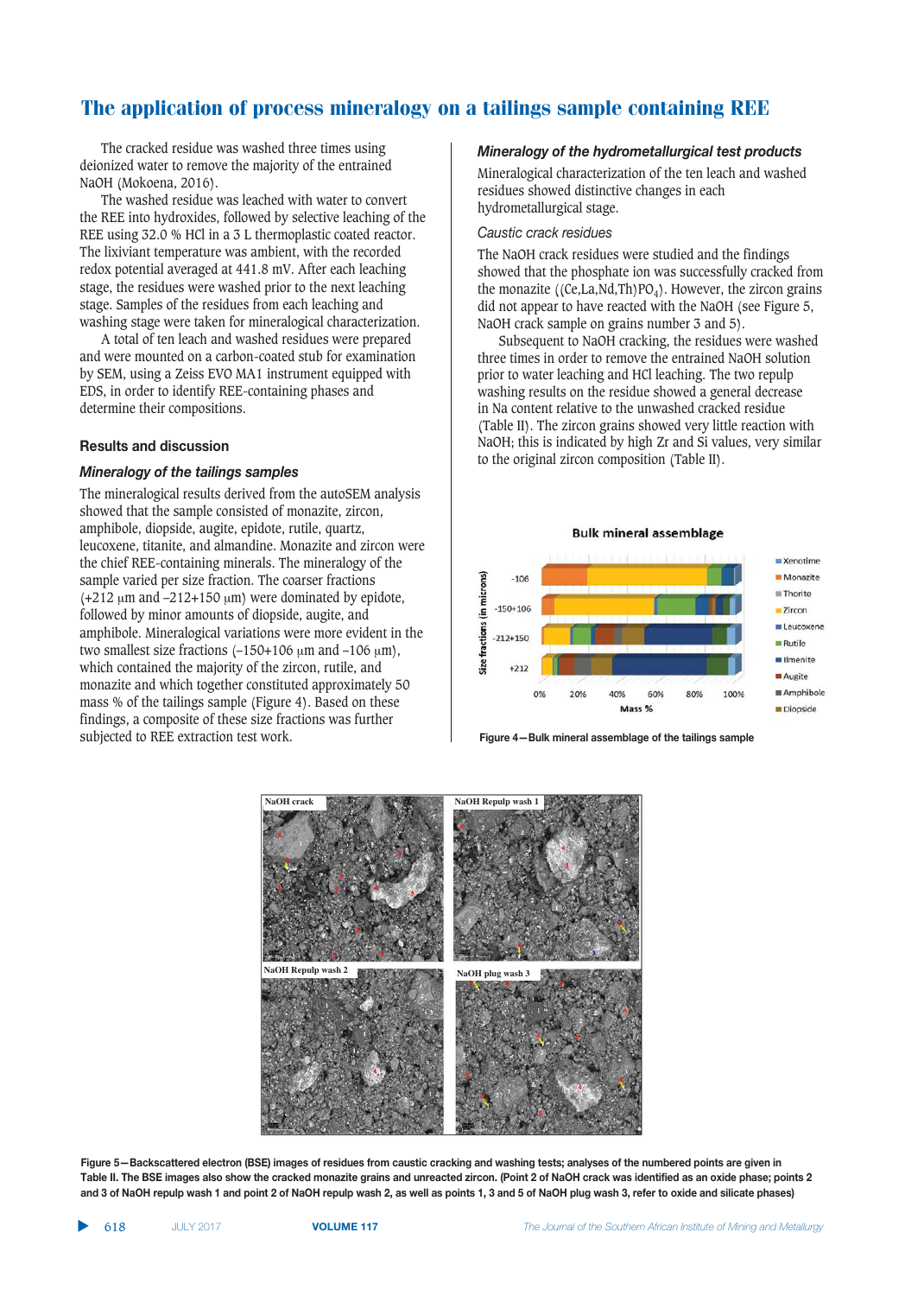| Table II                                                                     |                 |          |                  |    |    |                  |          |                |                |          |                |                |                |                |          |                |                         |
|------------------------------------------------------------------------------|-----------------|----------|------------------|----|----|------------------|----------|----------------|----------------|----------|----------------|----------------|----------------|----------------|----------|----------------|-------------------------|
| Averaged analyses of residues from caustic cracking and washing tests (wt.%) |                 |          |                  |    |    |                  |          |                |                |          |                |                |                |                |          |                |                         |
| Sample                                                                       | Analysed points | $\Omega$ | Na               | Mg | AI | Si               | Ca       | Ti             | Fe             | Sr       | Zr             | La             | Ce             | Nd             | Eu       | Th             | <b>Comments</b>         |
| NaOH crack                                                                   |                 | 28       | 5                |    |    | 10 <sup>1</sup>  |          |                |                |          | 40             |                |                |                | $\Omega$ |                | Unreacted zircon        |
| NaOH crack                                                                   | 3               | 27       | $\overline{4}$   |    |    | 10 <sup>10</sup> |          | $\overline{2}$ |                |          | 38             |                |                |                |          |                | Unreacted zircon        |
| NaOH crack                                                                   | $\overline{4}$  | 25       | 5                |    | 5  | 8                | 4        | 3              | 12             |          | 3              | $\overline{2}$ | $\overline{4}$ | $\overline{2}$ |          | $\Omega$       | Cracked monazite        |
| NaOH crack                                                                   | 5               | 13       | 5                |    |    |                  |          |                |                |          | $\overline{2}$ | 13             | 28             | 11             |          | 5              | Cracked monazite        |
| NaOH crack                                                                   | 6               | 16       | 10 <sup>10</sup> |    |    |                  | $\Omega$ | 5              | 3              |          | 3              | 8              | 17             | $\overline{7}$ |          | 3              | Cracked monazite        |
| NaOH repulp wash 1                                                           |                 | 32       |                  |    |    | 13               |          |                |                |          | 50             |                |                |                |          |                | Unreacted zircon        |
| NaOH repulp wash 1                                                           | $\overline{4}$  | 18       | 8                |    |    | 3                |          | $\overline{7}$ | $\overline{4}$ | $\Omega$ | 6              |                | 9              | 4              |          | 3              | Cracked monazite        |
| NaOH repulp wash 1                                                           | 5               | 14       | 6                |    |    | $\overline{4}$   | $\Omega$ |                |                |          | 2              | 8              | 17             | 9              |          | 8              | Cracked monazite        |
| NaOH repulp wash 1                                                           | 6               | 31       |                  |    |    | 12               |          | $\overline{2}$ |                |          | 46             |                |                |                |          |                | Unreacted zircon        |
| NaOH repulp wash 2                                                           |                 | 30       | 1                |    |    | 11               |          | 3              |                |          | 43             |                |                |                |          |                | Unreacted zircon        |
| NaOH repulp wash 2                                                           | 3               | 20       | $\overline{7}$   | 1  |    | $\overline{2}$   |          | 10             | 5              |          | 5              | 9              | 13             | 5              |          | 3              | <b>Cracked monazite</b> |
| NaOH repulp wash 2                                                           | $\overline{4}$  | 13       | 5                |    |    | 2                | $\Omega$ |                | $\overline{2}$ |          | $\overline{2}$ | 15             | 22             | 6              |          | 4              | Cracked monazite        |
| NaOH plug wash 3                                                             | $\overline{2}$  | 28       | 1                |    |    | 10 <sup>1</sup>  |          |                |                |          | 41             |                |                |                |          |                | Unreacted zircon        |
| NaOH plug wash 3                                                             | $\overline{4}$  | 14       | 3                |    |    | $\overline{2}$   |          | $\overline{2}$ |                |          | $\overline{4}$ | 12             | 23             | 9              |          | $\overline{4}$ | <b>Cracked monazite</b> |

\*Note that as powdered material was examined, EDS data is not quantitative, but will give an indication of the types of phases present

The third wash, which was the plug wash, was aimed at further removal of NaOH solution entrained in the residue. The removal of NaOH across three washes yielded similar results in terms of Na content (Table II).

#### **Water leach residues**

The mineralogical results showed that the REE-containing

phases are compounds containing a mixture of Ce, La, and Th with Al, Mg, Si, Ca, and Fe. (Figure 6 and Table III). The zircon grains remained unreacted from this procedure; this is expected, since zircon failed to react with NaOH at a temperature of 140°C. The decomposition of zircon occurs at temperatures higher than 500°C (Farias da Silva, Dutra, and Afonso, (2012).



Figure 6-Backscattered electron (BSE) images of residues from water leaching and washing tests; analyses of the numbered points are given in Table III. The BSE images also show the cracked monazite grains and unreacted zircon. (The numbered points 1 and 3 of water leach product and points 2,3 and 4 of the water leach repulp wash 1 refer to oxide and silicate phases)

| Table III                                                             |                    |         |                |    |          |    |    |                |    |    |    |    |    |    |                |    |                  |
|-----------------------------------------------------------------------|--------------------|---------|----------------|----|----------|----|----|----------------|----|----|----|----|----|----|----------------|----|------------------|
| Averaged analyses of water leaching and washing tests residues (wt.%) |                    |         |                |    |          |    |    |                |    |    |    |    |    |    |                |    |                  |
| Sample                                                                | Analysed<br>points | $\circ$ | Na             | Mg | AI       | Si | Ca | Ti             | Fe | Sr | Zr | La | Ce | Nd | Eu             | Th | <b>Comments</b>  |
| Water leach                                                           | 2                  | 27      |                |    |          |    |    |                |    |    | 42 |    |    |    |                |    | Unreacted zircon |
| <b>Water leach</b>                                                    | 4                  | 13      | $\overline{2}$ |    | $\Omega$ |    |    | $\overline{2}$ |    |    |    | 14 | 29 | 9  |                | 6  | Cracked monazite |
| Water leach repulp wash 1                                             |                    | 23      |                |    |          | 9  |    |                |    |    | 36 |    |    |    |                |    | Unreacted zircon |
| Water leach repulp wash 1                                             | 5                  | 25      |                |    |          | 10 |    |                |    |    | 38 |    |    |    | $\overline{0}$ |    | Unreacted zircon |

\*Note that as powdered material was examined, EDS data is not quantitative, but will give an indication of the types of phases present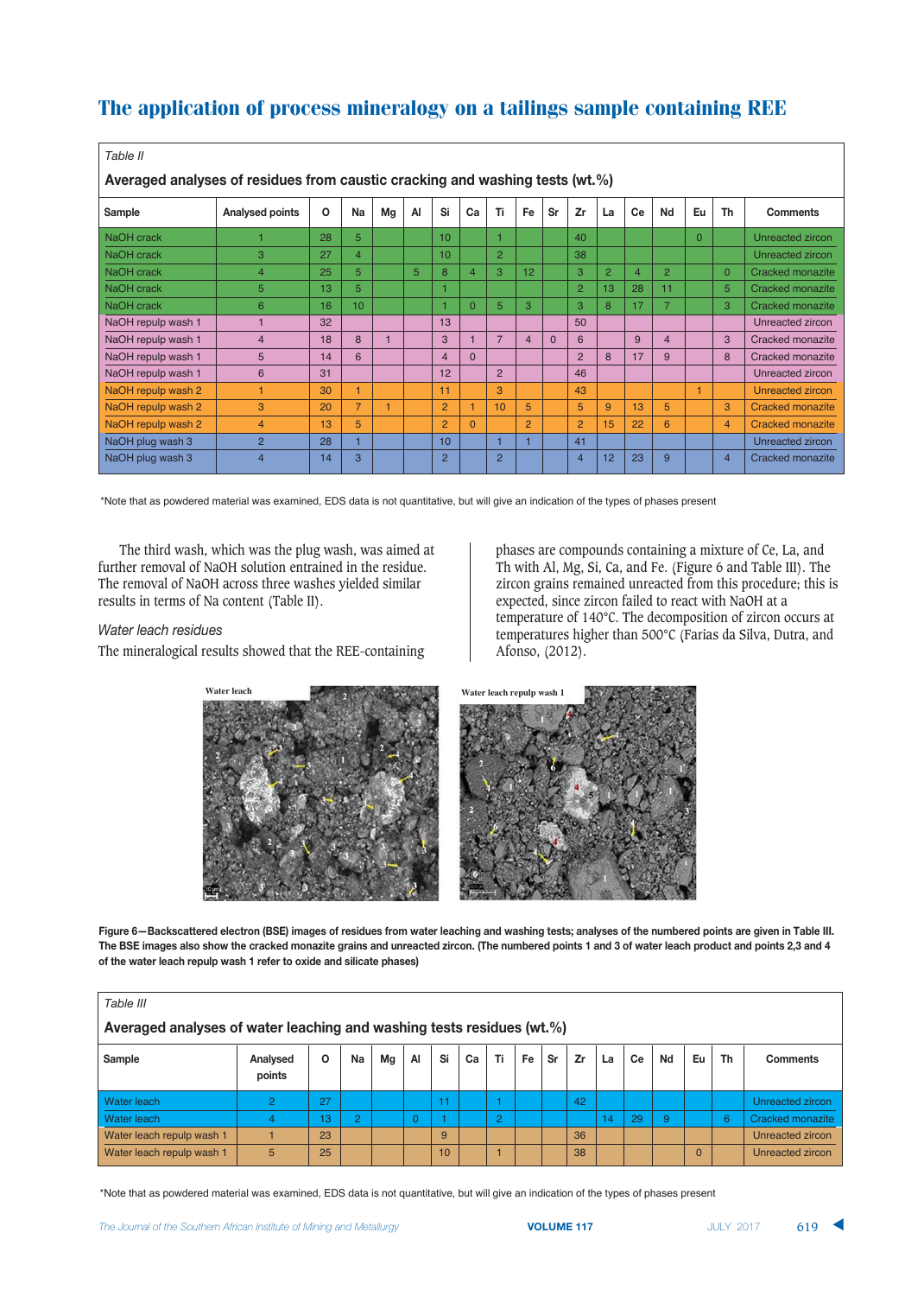The SEM analysis confirmed the presence of Eu in some of the zircon grains and also showed the consistent Zr:Si ratio of unreacted zircon grains. There were no notable differences between the residues from the water leach and repulp wash. The REE-containing phases are likely to be converted into hydroxides during the water leach process (Table III), which was the aim of this step.

### *Selective (HCl) leaching residues*

The water leach repulp washed residues were subjected to HCl leaching for 4 hours at a pH of 3 under ambient

temperature at varying redox potentials of pH levels 4.1 to 3.054. The HCl leach and subsequent washes successfully removed the remaining Na from the water-washed residue (Table III). A decrease is observed in La, Nd, and Ce contents relative to the first two stages (Tables II and III), indicating the successful solubilization of these elements by HCl leaching. Th concentrations were found to increase markedly compared with the first two stages (Tables II, III, and IV). Some of the REE-containing phases showed associations with Al, Si, Ca, Mg, and Fe compounds (Figure 7 and Table IV).

| Averaged analyses of HCI leaching and washing test residues (wt.%) |                 |          |    |    |          |                 |                |          |                |                |                |                |                |    |    |                         |
|--------------------------------------------------------------------|-----------------|----------|----|----|----------|-----------------|----------------|----------|----------------|----------------|----------------|----------------|----------------|----|----|-------------------------|
| Sample                                                             | Analysed points | $\Omega$ | Na | Mg | AI       | Si              | C <sub>1</sub> | Ca       | Ti             | Fe             | Zr             | La             | Ce             | Nd | Th | <b>Comments</b>         |
| <b>HCI leach unwashed</b>                                          |                 | 23       |    |    |          | 9               |                |          |                |                | 36             |                |                |    |    | Unreacted zircon        |
| <b>HCI leach unwashed</b>                                          |                 | 18       |    |    |          | 3               |                | $\Omega$ |                | $\overline{2}$ |                | 8              | 14             | 6  | 3  | Cracked monazite        |
| <b>HCI leach wash 1</b>                                            | 2               | 25       |    |    |          | 9               |                |          | $\overline{2}$ |                | 36             |                |                |    |    | Unreacted zircon        |
| <b>HCI leach wash 1</b>                                            | 3               | 24       |    |    |          | 8               |                |          | $\overline{4}$ | $\overline{2}$ | 33             |                |                |    |    | Unreacted zircon        |
| <b>HCI leach wash 1</b>                                            | 6               | 20       |    |    |          | 1               |                | $\Omega$ |                |                |                | 9              | 17             | 6  | 3  | <b>Cracked monazite</b> |
| <b>HCI leach wash 1</b>                                            | $\overline{7}$  | 18       |    |    |          | 3               |                | $\Omega$ |                | $\overline{2}$ |                | 8              | 14             | 6  | 3  | <b>Cracked monazite</b> |
| HCI leach wash 2                                                   | 3               | 25       |    |    |          | 10 <sup>1</sup> |                |          |                |                | 39             |                |                |    |    | Unreacted zircon        |
| HCI leach wash 2                                                   | 5               | 13       |    |    |          | $\overline{2}$  |                |          | 5              | 3              | 4              |                | 17             |    | 11 | Cracked monazite        |
| HCI leach wash 2                                                   | 6               | 12       |    |    |          | 2               |                |          | 5              | $\overline{2}$ | 5              |                | 13             |    | 11 | Cracked monazite        |
| HCI leach wash 2                                                   | $\overline{7}$  | 16       |    |    |          | 3               |                |          | 6              | 3              | $\mathsf{R}$   |                | $\overline{4}$ |    | 31 | Cracked monazite        |
| HCI leach wash 3                                                   |                 | 25       |    |    |          | 10              |                |          |                |                | 39             |                |                |    |    | Unreacted zircon        |
| HCI leach wash 3                                                   | $\overline{2}$  | 18       |    |    | $\Omega$ | 4               |                | $\Omega$ | 3              | $\overline{2}$ | 9              | $\overline{4}$ | $\mathsf{R}$   | 3  | 24 | Cracked monazite        |
| HCI leach wash 3                                                   | 3               | 18       |    |    |          | 3               |                |          | 9              | 5              | $\overline{7}$ |                | $\overline{7}$ |    | 18 | Cracked monazite        |
| HCI leach wash 3                                                   | 6               | 29       |    |    |          | 11              |                |          | $\overline{4}$ | $\overline{2}$ | 39             |                |                |    |    | Unreacted zircon        |

\*Note that as powdered material was examined, EDS data is not quantitative, but will give an indication of the types of phases present



Figure 7-BSE images of residues from HCI leaching and washing tests; analyses of the numbered points are given in Table IV. The BSE images also show the cracked monazite grains and unreacted zircon. Circles indicate fine-grained phases. (Points 2 to 6 and 8 of HCl leach unwashed; points 1, 4, and 5 of HCI repulp wash 1; points 1, 2, and 4 of HCI leach wash 2, and points 4 and 5 of HCI leach wash 3 refer to oxide and silicate phases)